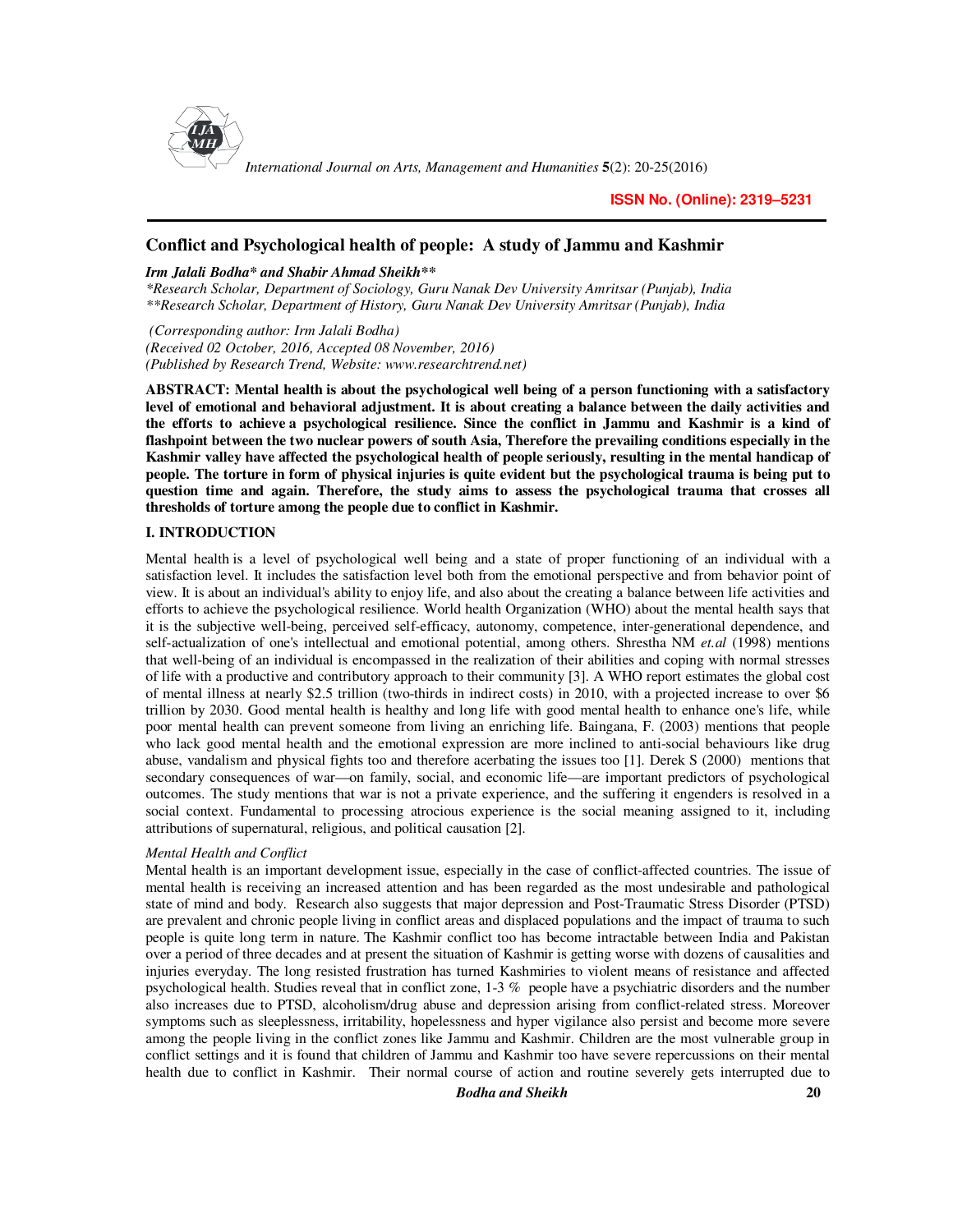ongoing hartals and curfews in the state. The sensitive neurological system makes them more susceptible to shocks of their development process. These shocks include the violent and traumatic events like encounters, blasts, grenade attacks and sudden killings of near ones. The depression state of mothers leads to the suffering from PTSD and therefore a least concern to the stimulus to their children. Stress in the external environment of Jammu and Kashmir often manifests itself as violence in the home, which the children and other members witness or sometimes become the victims themselves. Thus members of a terrorized social group who find that what has happened to them is incomprehensible, and that their traditional recipes for handling crises are useless, are particularly likely to feel helpless and uncertain what to do. When war so routinely targets the social fabric, community structures may not be able to fill their customary role as a source of support and adaptation. Terror causes mistrust and weakens communities. In situations of social crisis or breakdown there may be other consequences with deleterious effects like conflict of values, moral degradation, low emancipation as an individual and the dysfunctional social structure. Kohrt *et al.* (2009) mentions that conflict puts women at higher risk due to the experience of domestic violence and other stressful events. Conflict never leads to development of favorable atmosphere for men too as the security personnel frequently ask them about the status of the male members in the household leading to threatening situation always and thereby leading to the mental health problems as a serious public health issue [4].

#### **II. OBJECTIVES OF STUDY**

- 1. To identify the psychoanalytical effects of conflict on the people of Kashmir.
- 2. To analyze the condition of people living in Jammu and Kashmir.

## **III. METHODOLOGY**

The universe of the study in Jammu and Kashmir and the data has been collected from the three districts of Kashmir. The districts include District Anantnag, District Pulwama and District Baramullah. The sample of the study is 150 and the tools used for the data collection are Questionnaires and interviews are too conducted. Some statistical tests are also used for the further interpretation of the data which includes chi-square test and t-test.

# **IV. STATISTICAL ANALYSIS AND INTERPRETATION OF DATA**

|     | Q. 1. Have you been a victim of following.                                                                                                          |                 |                 |                 |                             |  |  |  |  |
|-----|-----------------------------------------------------------------------------------------------------------------------------------------------------|-----------------|-----------------|-----------------|-----------------------------|--|--|--|--|
|     | <b>Crackdowns</b><br>Questioning by<br><b>Beating by</b><br>Threatened to be<br>armed forces<br>armed forces<br>killed or harmed by<br>armed forces |                 |                 |                 | <b>Physical</b><br>injuries |  |  |  |  |
|     | Total                                                                                                                                               | Total           | Total           | Total           | Total                       |  |  |  |  |
|     | (Male $&$                                                                                                                                           | (Male & Female) | (Male & Female) | (Male & Female) | (Male $\&$                  |  |  |  |  |
|     | Female)                                                                                                                                             |                 |                 |                 | Female)                     |  |  |  |  |
| Yes | 103                                                                                                                                                 | 77              | 84              | 63              | 69                          |  |  |  |  |
| Yes | 68.66%                                                                                                                                              | 51.33%          | 56%             | $42\%$          | 46%                         |  |  |  |  |
| No. | 47                                                                                                                                                  | 73              | 66              | 87              | 91                          |  |  |  |  |
| No  | 31.33%                                                                                                                                              | 48.66%          | 44%             | 58%             | 60.66%                      |  |  |  |  |



*Bodha and Sheikh* **21**

**Table 1.**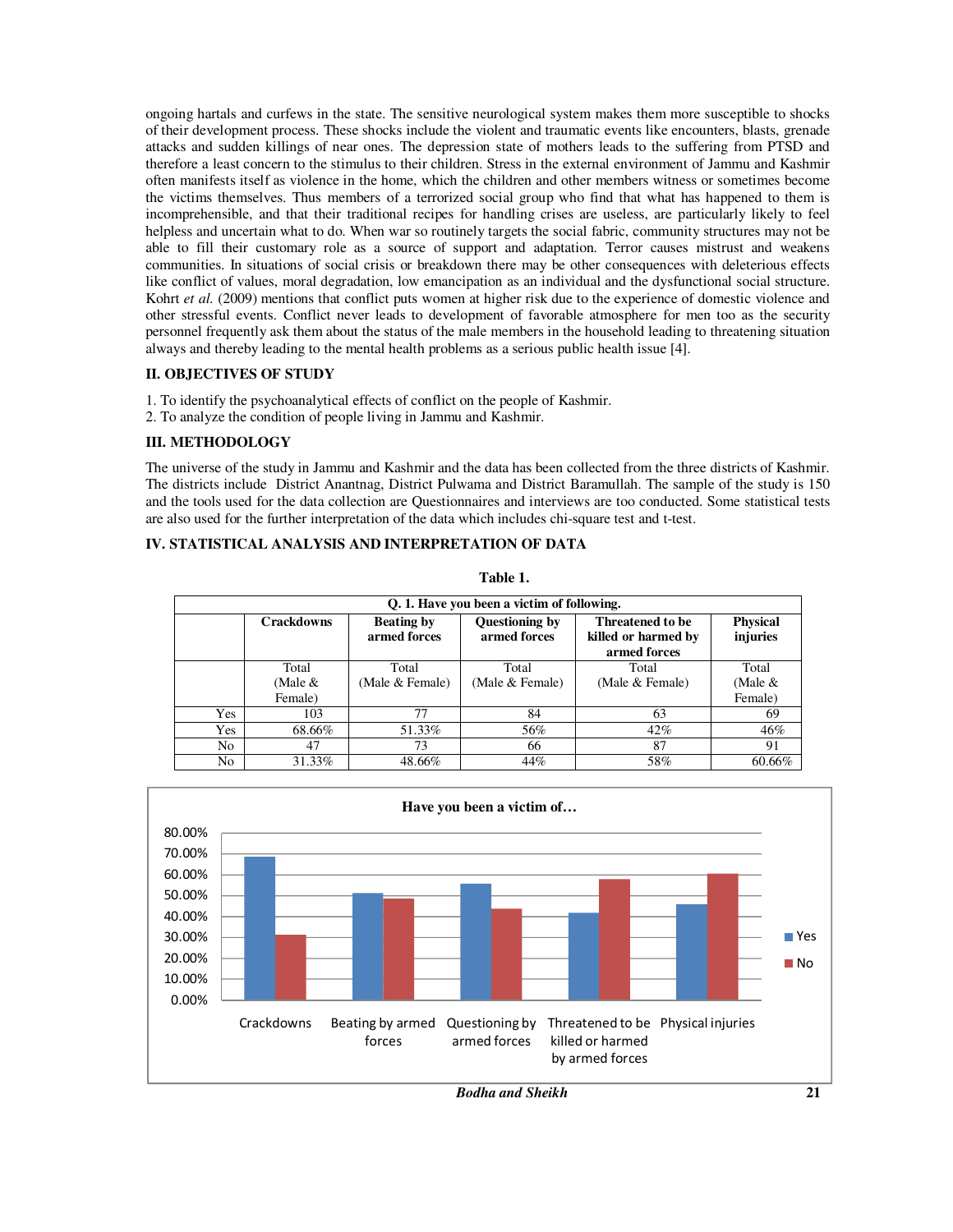**Interpretation:** From the survey, we conclude that 68.66% of the respondents witnessed crackdowns and 31.33% said that they have not witnessed any crackdowns.

51.33% have witnessed beating by armed forces, while as 48.66% have not witnessed beating by armed forces. 56% respondents said that they have been questioned by armed forces, while as 44% said that they are not questioned by armed forces.

42% people said that they are threatened to be killed or harmed by armed forces, while as 58% said that they are not threatened to be killed or harmed by armed forces.

46% have witnessed physical injuries, while as 60.66% have not witnessed any physical injuries.

| Q. 2. Does living in a conflict area zone affect you psychologically. |     |        |        |  |  |  |
|-----------------------------------------------------------------------|-----|--------|--------|--|--|--|
| Male<br>Total<br>Female                                               |     |        |        |  |  |  |
| Yes                                                                   | 76  | 46     | 122    |  |  |  |
| Yes                                                                   | 80% | 83.36% | 81.33% |  |  |  |
| N <sub>0</sub>                                                        | 19  |        | 28     |  |  |  |
| N <sub>0</sub>                                                        | 20% | 16.36% | 18.66% |  |  |  |

Does living in a conflict area zone affect you

**Table 2.** 

| No<br>19% |                                                  |
|-----------|--------------------------------------------------|
|           |                                                  |
|           | $\begin{array}{c} {\sf Yes} \\ 81\% \end{array}$ |

| Observed value | <b>Expected value</b> |      |
|----------------|-----------------------|------|
|                | 92.72                 |      |
|                | 20.28                 | 6 71 |

H0: living in the conflict area zone is independent on trouble in living normally.

 $H<sub>1</sub>$ : living in the conflict area zone is dependent on trouble in living a normal life.

Here  $x^2$ <sub>cal</sub> =  $[(o-e)2/$  at 5% level of significance for 1 df, the calculated value of chi-square is 3.84

16 21.28 12 6.72

Since the chi-square calculated > chi-square tabulated. Hence  $H_0$  is rejected, therefore, it is concluded that there is impact on the psycological aspect of people living in a conflict zone.

**Interpretation:** Whenever there is a conflict most of the people are prone to being hit the hardest. It affects people both psychologically and economically. From the graph it can be seen, there were 81.33% people who feel that living in a conflict area zone affects them and 18.66% feel that living in a conflict area zone doesn't affect them. So it is clear that majority of the people feel that living in conflict area zone affects them.

| ۱<br>n |  |
|--------|--|
|--------|--|

| Q. 3. Condition of People due to Turmoil. |                             |        |        |                    |         |                                |        |        |        |
|-------------------------------------------|-----------------------------|--------|--------|--------------------|---------|--------------------------------|--------|--------|--------|
|                                           | Do you often have headaches |        |        | Do you sleep badly |         | Do you feel nervous, tense, or |        |        |        |
|                                           |                             |        |        |                    | worried |                                |        |        |        |
|                                           | Male                        | Female | Total  | Male               | Female  | Total                          | Male   | Female | Total  |
| Yes                                       | 61                          | 36     | 97     | 63                 | 29      | 92                             | -60    | 38     | -98    |
| Yes                                       | 64.21%%                     | 65.45% | 64.66% | 66.31%             | 52.27%  | 61.33%                         | 63.15% | 69.09% | 65.33% |
| No                                        | 34                          | 19     | 53     | 32                 | 26      | 58                             | 35     |        | 52     |
| No                                        | 35.78%                      | 34.54% | 35.33% | 33.68%             | 47.27%  | 38.33%                         | 36.84% | 30.90% | 34.66% |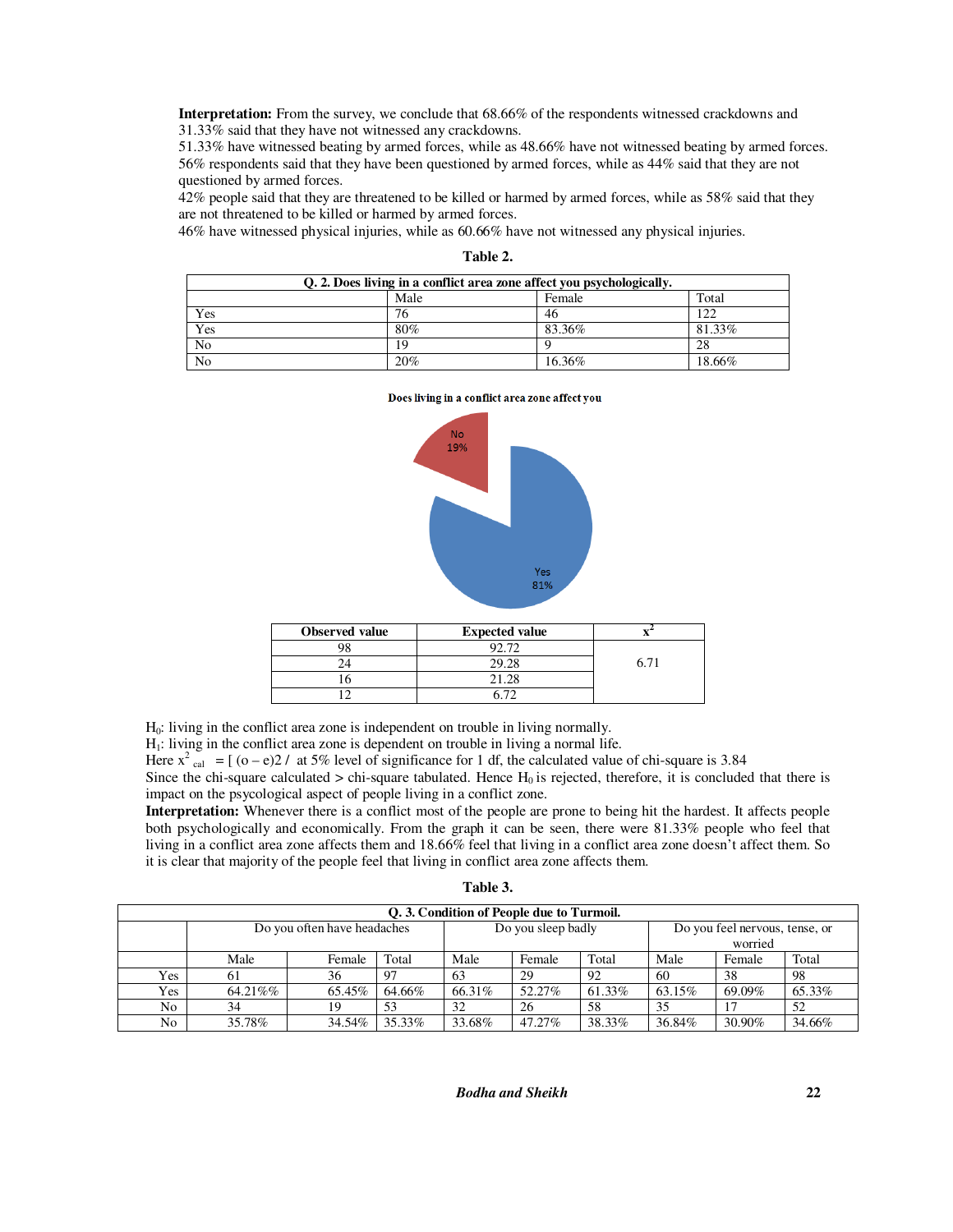

**Interpretation:** Conflict has its impact on minds of the youth .During the survey, 64.66% of our respondents said that they headaches and 61.33% sleep badly, and 65.33% feels tense, worried and nervous. This shows that most of the people are affected psychologically due to the conflict.

**Q. 4.** Do males feel lack of confidence in achieving their goals?

Ho: the response of this question is independent of gender.

 $H<sub>1</sub>$ : the response of this question in dependent of gender.

## **Table 4.**

|        | Q. 4. Do you feel lack of confidence in achieving your goals as you are mentally disturb always. |     |    |       |  |  |
|--------|--------------------------------------------------------------------------------------------------|-----|----|-------|--|--|
| ē      |                                                                                                  | Yes | No | Total |  |  |
| ឆ<br>ٿ | Males                                                                                            | 72  | 23 | 95    |  |  |
|        | Females                                                                                          | 32  |    |       |  |  |
|        | Total                                                                                            | 104 | 46 | 150   |  |  |

 $P_1 = 0.757$  $P_2 = 0.581$ <br>P = 0.69 P = 0.69 [P= {n1p1 + n2p2}/n1 + n2]<br>  $Z_{\text{cal}}$  = 2.250 [Z = {p<sub>1</sub> - p<sub>2</sub>}/{ $\sqrt{PQ(1/n_1 + 1/n)}$  $Z$   $_{\rm tab} = Z$   $_{5\%}$   $\,=1.96$ 

Thus  $Z_{cal}$  >  $Z_{tab}$ 

Therefore, we reject the null hypothesis  $H_0$ .

**Table 5.** 

 $[Z = {p_1 - p_2}/({\sqrt{PQ(1/n_1 + 1/n_2)}})]$ 

|     | O. 5. Condition of an Individual. |                           |                                          |                                         |                          |  |  |  |
|-----|-----------------------------------|---------------------------|------------------------------------------|-----------------------------------------|--------------------------|--|--|--|
|     | <b>Trouble thinking</b>           | <b>Alienation feeling</b> | Normal routine life<br><b>Assessment</b> | <b>Decision</b><br>making<br>capability | <b>Concept of Self</b>   |  |  |  |
|     | Total<br>(Male & Female)          | Total<br>(Male & Female)  | Total<br>(Male & Female)                 | Total<br>(Male & Female)                | Total<br>(Male & Female) |  |  |  |
| Yes | 74                                | 98                        | 111                                      | 87                                      | 38                       |  |  |  |
| Yes | 49.33%                            | 65.33%                    | 74%                                      | 58%                                     | 25.33%                   |  |  |  |
| No. | 76                                | 52                        | 39                                       | 63                                      | 112                      |  |  |  |
| No  | 50.66%                            | 34.66%                    | 26%                                      | 42%                                     | 74.66%                   |  |  |  |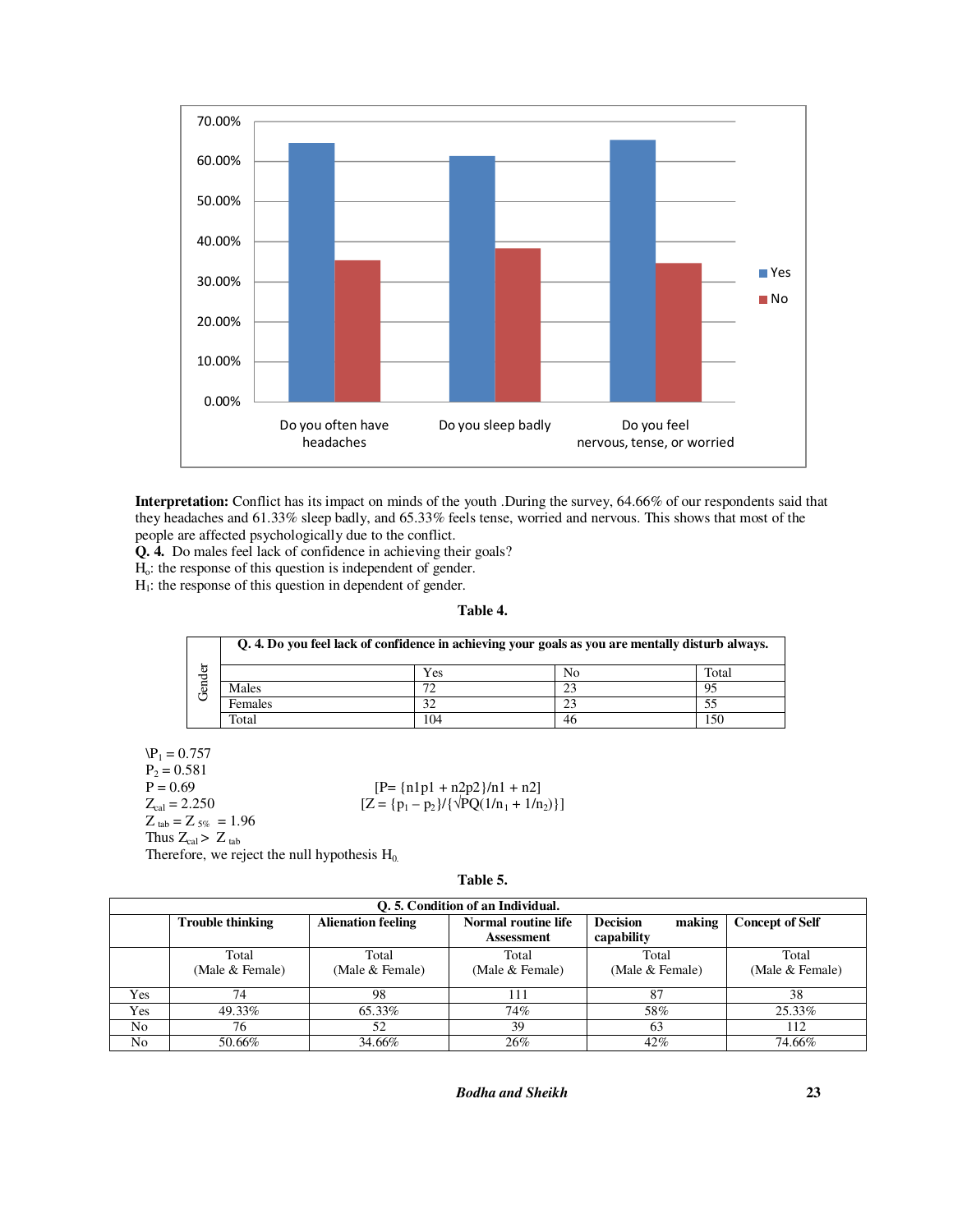

**Interpretation:** The above graph reflects that 49.33% of the respondents have trouble thinking clearly, 65.33% of the respondents said that they feel unhappy. 74% respondents said that they find it difficult to enjoy their daily activities, 58% said that they can't take decisions properly and only 25.33% said that they feel they are worthless.

|                | Q. 6. Physical condition of Individual-Part 2. |                              |                           |                        |                                 |  |  |  |
|----------------|------------------------------------------------|------------------------------|---------------------------|------------------------|---------------------------------|--|--|--|
|                | Is your appetite poor                          | Are you easily<br>frightened | Is your digestion<br>poor | Are you easily tired   | Is your daily work<br>suffering |  |  |  |
|                | Total<br>(Male/Female)                         | Total<br>(Male/Female)       | Total<br>(Male/Female)    | Total<br>(Male/Female) | Total<br>(Male/Female)          |  |  |  |
| Yes            | 58                                             |                              | 42                        | 70                     | 108                             |  |  |  |
| Yes            | 38.66%                                         | 48%                          | 28%                       | 46.66%                 | 72%                             |  |  |  |
| N <sub>o</sub> | 92                                             | 78                           | 108                       | 80                     | 42                              |  |  |  |
| N <sub>o</sub> | 61.33%                                         | 52%                          | 72%                       | 53.33%%                | 28%                             |  |  |  |



**Table 6.**